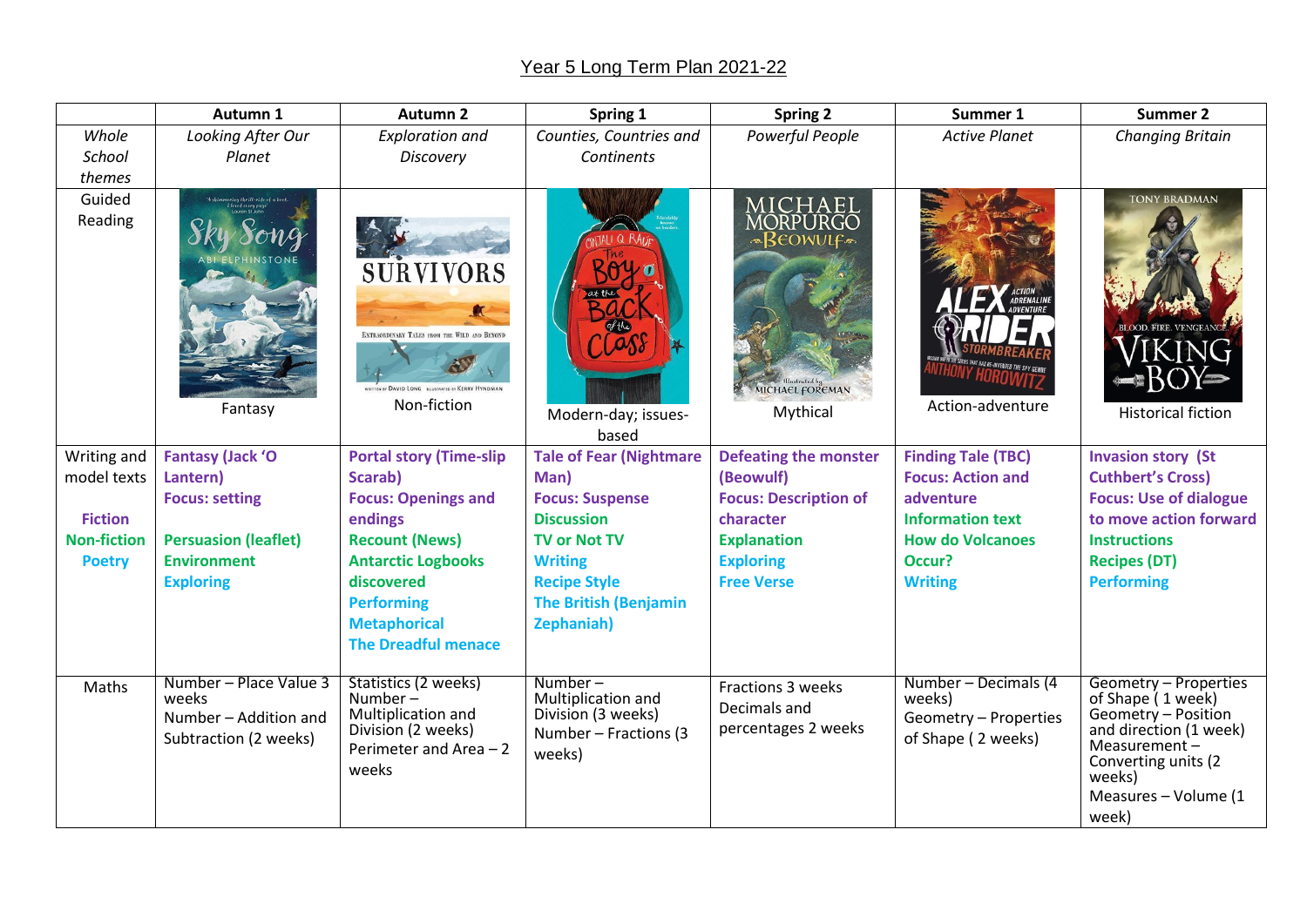| Science   | Do all animals and       | What happens as we                     | Why do I only see stars  | Why do we not fall off      | What is the use of a          | Do materials                  |
|-----------|--------------------------|----------------------------------------|--------------------------|-----------------------------|-------------------------------|-------------------------------|
|           | plants grow in the       | grow older?                            | at night?                | the Earth?                  | chocolate teapot?             | disappear?                    |
|           | same way?                | <b>Animals including</b>               | <b>Earth and Space</b>   | <b>Forces</b>               | <b>Properties and changes</b> | <b>Properties and changes</b> |
|           | Living things and their  | humans                                 | Movement of the Moon     | Gravity                     | in materials                  | in materials                  |
|           | habitats                 | Describe changes as                    | in relation to the Earth | Friction                    | Describe properties of        | Soluble and insoluble         |
|           | Describe the differences | humans develop into                    | and the Earth in         | Air resistance              | materials                     | materials                     |
|           | in the life cycles of a  | old age                                | relation to the Sun      | Water resistance            | Give reasons for the use      | Separation: filtering,        |
|           | mammal, an amphibian,    |                                        | Day and night            | Levers, gears and           | of materials based on         | sieving, evaporation etc      |
|           | an insect and a bird.    |                                        |                          | pulleys                     | their properties              | Reversible and                |
|           |                          |                                        |                          |                             |                               | irreversible changes          |
| History   |                          | What was the                           |                          | What was the impact         |                               | <b>How did England</b>        |
|           |                          | importance of                          |                          | of the Anglo-Saxon and      |                               | become England?               |
|           |                          | <b>Antarctic Exploration?</b>          |                          | <b>Scots invasion?</b>      |                               | <b>Vikings</b>                |
|           |                          | The Heroic Age of                      |                          | Understand the reasons      |                               | Understand the reasons        |
|           |                          | <b>Antarctic Exploration</b>           |                          | for invasion from Europe    |                               | for invasion.                 |
|           |                          | Understand the                         |                          | by Anglo-Saxons and the     |                               | Investigate the struggle      |
|           |                          | challenges and impact of               |                          | impact this had on Britain. |                               | for power up until the        |
|           |                          | Antarctic exploration                  |                          | Evaluate sources for        |                               | beginning of the Norman       |
|           |                          | Realise how the                        |                          | validity.                   |                               | period.                       |
|           |                          | development of                         |                          |                             |                               |                               |
|           |                          | technology supported                   |                          |                             |                               |                               |
|           |                          | further exploration but                |                          |                             |                               |                               |
|           |                          | that there were still                  |                          |                             |                               |                               |
|           |                          | limitations compared to<br>modern-day. |                          |                             |                               |                               |
| Geography | Where did all the ice    |                                        | Who are our European     | Links:                      | What happens when the         |                               |
|           | go?                      |                                        | <b>Neighbours?</b>       |                             | ground moves?                 |                               |
|           | Arctic Tundra and        |                                        | Countries, capitals,     | <b>Countries in Europe</b>  | Structure of the Earth;       |                               |
|           | Antarctic habitats;      |                                        | physical landscape       |                             | Location and physical         |                               |
|           | Polar climate zone;      |                                        | European climate zones   | Counties/towns of the       | processes of mountains,       |                               |
|           | Biomes - physical and    |                                        | Reasons for the          | <b>UK</b>                   | Volcanoes and                 |                               |
|           | human features;          |                                        | migration of people      |                             | Earthquakes;                  |                               |
|           | Longitude and latitude;  |                                        | Life of a refugee        |                             | Impact of Earthquakes         |                               |
|           | Climate change -         |                                        |                          |                             | and Volcanoes on              |                               |
|           | impact of human          |                                        |                          |                             | humans;                       |                               |
|           |                          |                                        |                          |                             | How humans are able to        |                               |
|           | activities (positive and |                                        |                          |                             | live alongside these          |                               |
|           | negative)                |                                        |                          |                             |                               |                               |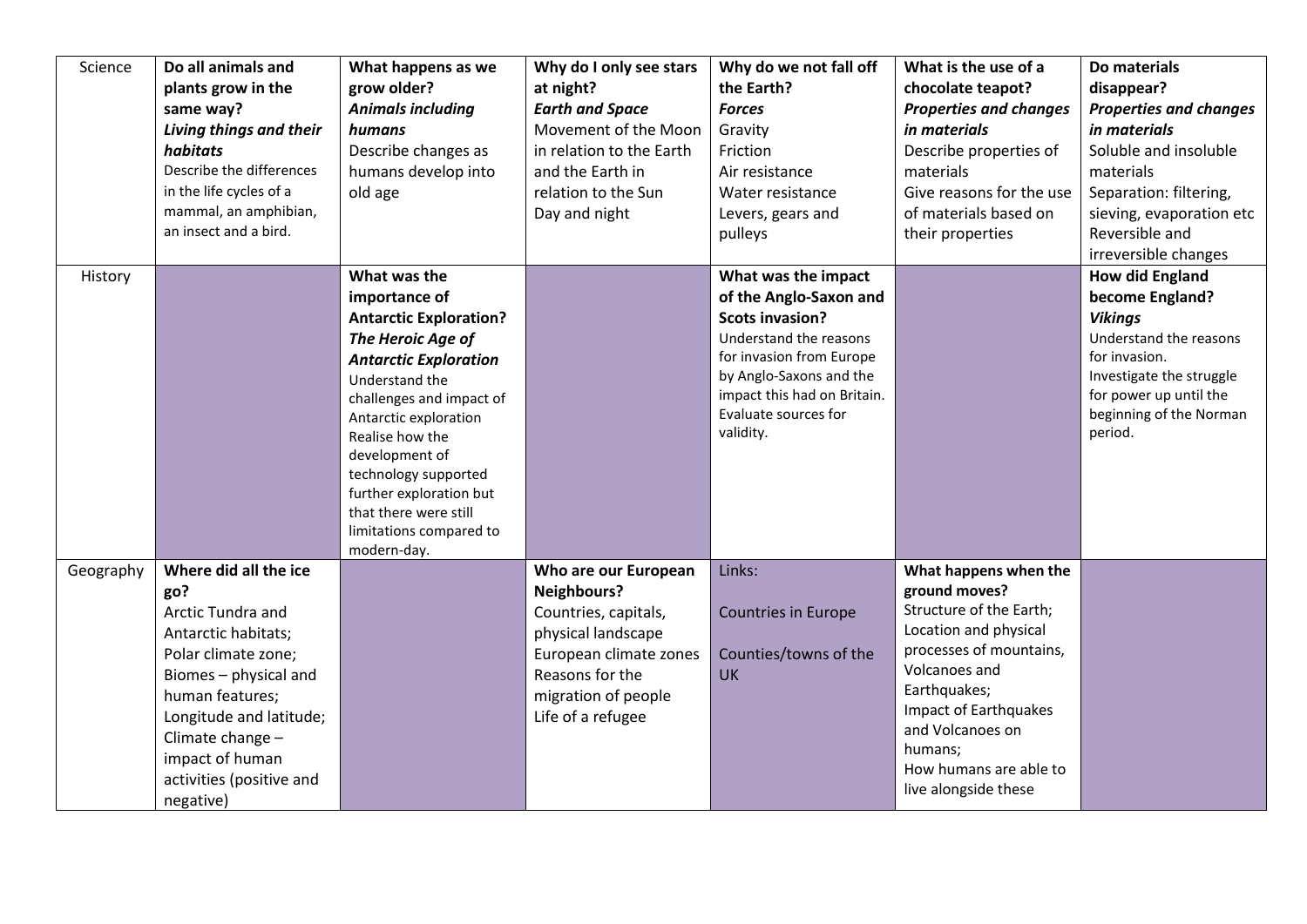| Art       | <b>How do artists</b>                            |                          | How do I create my                        |                                         | How do artists                                        |                                                     |
|-----------|--------------------------------------------------|--------------------------|-------------------------------------------|-----------------------------------------|-------------------------------------------------------|-----------------------------------------------------|
|           | embellish fabrics?                               |                          | own still life                            |                                         | manipulate clay to                                    |                                                     |
|           | Study work of textile                            |                          | composition?                              |                                         | create a slab-based                                   |                                                     |
|           | artist Nicky Perryman-                           |                          | Light and dark shades;                    |                                         | sculpture?                                            |                                                     |
|           | focus artist;                                    |                          | Create a composition;                     |                                         | Manipulate clay using                                 |                                                     |
|           | Use inks to create                               |                          | Sketch and paint                          |                                         | different techniques;                                 |                                                     |
|           | colour on fabric with                            |                          | including perspective;                    |                                         | e.g. slab, rolling, joining                           |                                                     |
|           | wax resist;                                      |                          | Van Gogh - focus artists                  |                                         | Combine techniques to                                 |                                                     |
|           | Use stitches, appliqué                           |                          |                                           |                                         | create a 3D clay                                      |                                                     |
|           | and other                                        |                          |                                           |                                         | sculpture;                                            |                                                     |
|           | embellishments for                               |                          |                                           |                                         | Waves as stimuli -                                    |                                                     |
|           | effect                                           |                          |                                           |                                         | Hokusai and Turner -                                  |                                                     |
|           |                                                  |                          |                                           |                                         | focus artists                                         |                                                     |
| DT        |                                                  | How can I join fabrics   |                                           | How can I use IT to                     |                                                       | Where does our food                                 |
|           |                                                  | effectively?             |                                           | help me design and                      |                                                       | come from?                                          |
|           |                                                  | <b>Textiles</b>          |                                           | make a strong frame                     |                                                       | Food - local                                        |
|           |                                                  | Design, make and         |                                           | structure?                              |                                                       | Design, make and                                    |
|           |                                                  | evaluate a purposeful    |                                           | <b>Frame Structures</b>                 |                                                       | evaluate a food product                             |
|           |                                                  | product using joined     |                                           | Design, make and                        |                                                       | which celebrates                                    |
|           |                                                  | fabric shapes;           |                                           | evaluate a purposeful,                  |                                                       | seasonality;                                        |
|           |                                                  | Develop stitches to      |                                           | strong and stable 3D                    |                                                       | Demonstrate                                         |
|           |                                                  | include more than one    |                                           | framed structure;                       |                                                       | knowledge of how to                                 |
|           |                                                  | type for joining and     |                                           | Use a range of joining                  |                                                       | use utensils and                                    |
|           |                                                  | embellishment;           |                                           | techniques appropriate                  |                                                       | equipment (including                                |
|           |                                                  | Include a means of       |                                           | to the materials and                    |                                                       | heat sources) to                                    |
|           |                                                  | fastening e.g. Velcro,   |                                           | structure;                              |                                                       | prepare and cook food.                              |
|           |                                                  | ties and buttons.        |                                           | Use CAD to aid                          |                                                       |                                                     |
|           |                                                  |                          |                                           | designing                               |                                                       |                                                     |
| Computing | How can I stay safe                              | How can I programme      | What is the best way to                   | How can I use a range                   | How do computers                                      | What are the signs of                               |
|           | online?                                          | a game?                  | present my data?                          | of media to tell a                      | communicate with                                      | fake online profiles?                               |
|           | Being responsible online                         | Debug and write          | Collect and present data                  | story?                                  | each other?                                           | Understand how to spot a                            |
|           | How to report concerns                           | algorithms including     | e.g. using Excel                          | Storyboard and create an                | Understand computer                                   | fake online profile. (GP9)                          |
|           | and respond safely to<br>contact from new people | variables                |                                           | animation                               | networks and binary code                              | Understand what                                     |
|           | online. (GP 1)                                   | Design and create a game | How to respond to<br>extreme, tempting or |                                         | Understand the impact of<br>our online choices. (GP7) | gambling is and what its<br>risk / consequences can |
|           | How to recognise and                             | using block coding       | emotional promises. (GP4)                 | Sharing of appropriate<br>content (GP5) | Understand how to                                     | be. (GP10)                                          |
|           | respond safely to junk                           |                          |                                           | Recognise and respond to                | respond safely to                                     |                                                     |
|           | email. (GP 2)                                    |                          |                                           | online bullying (GP 6)                  | tempting emails and                                   |                                                     |
|           |                                                  |                          |                                           |                                         | online offers. (GP8)                                  |                                                     |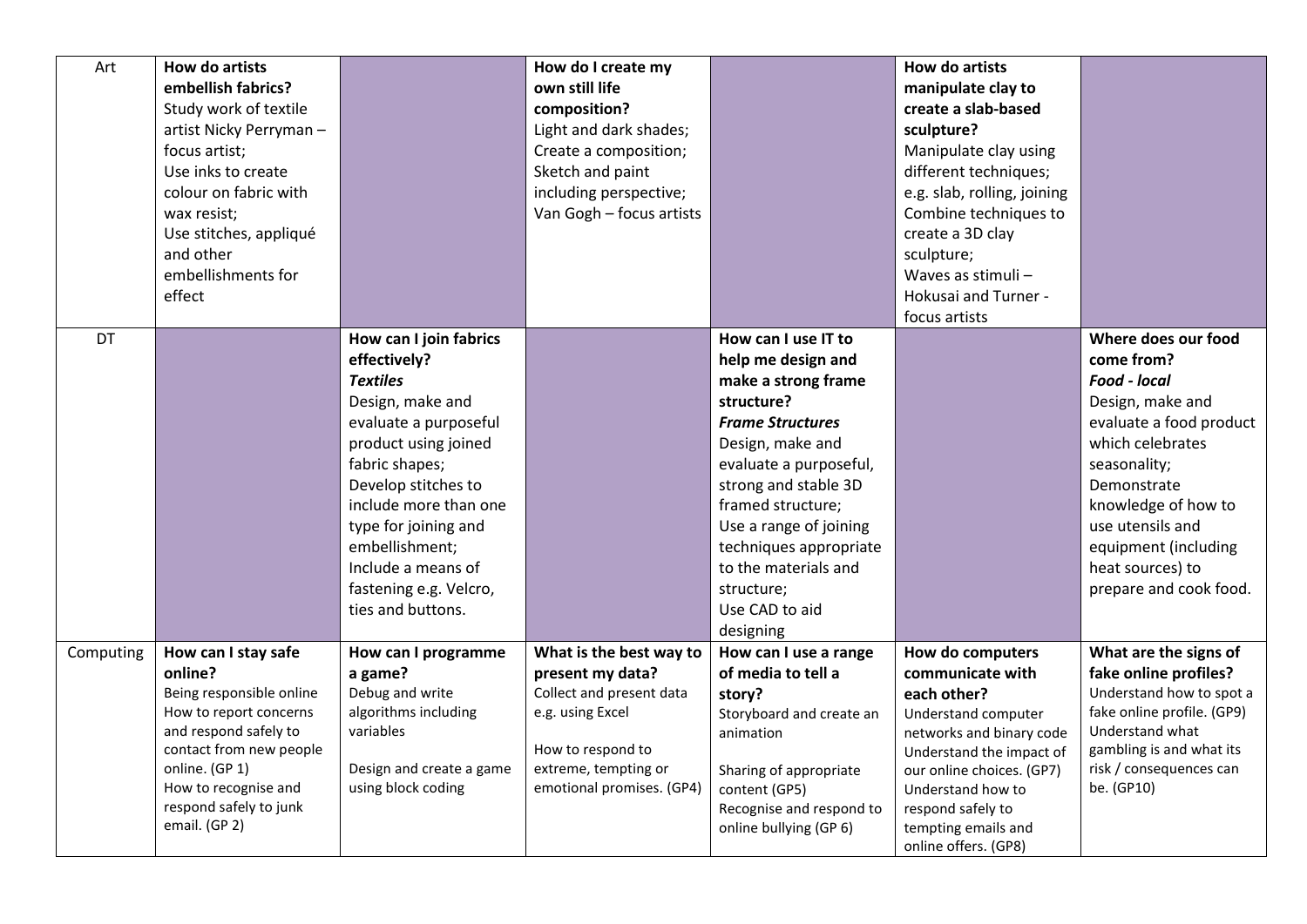|             | Understand how<br>connected devices share<br>our information (GP 3)                                                                                                                                                                              |                                                                                                                                                                                               |                                                                                                                                                                                          |                                                                                                                                                                                                                     |                                                                                                                                                                                                                                                     |                                                                                                                                                                                                                                                        |
|-------------|--------------------------------------------------------------------------------------------------------------------------------------------------------------------------------------------------------------------------------------------------|-----------------------------------------------------------------------------------------------------------------------------------------------------------------------------------------------|------------------------------------------------------------------------------------------------------------------------------------------------------------------------------------------|---------------------------------------------------------------------------------------------------------------------------------------------------------------------------------------------------------------------|-----------------------------------------------------------------------------------------------------------------------------------------------------------------------------------------------------------------------------------------------------|--------------------------------------------------------------------------------------------------------------------------------------------------------------------------------------------------------------------------------------------------------|
| French      | <b>Unit 1: Salut Gustave!</b><br>Give personal details;<br>Brothers and sisters:<br>Say what people have and<br>what people are like;<br>Use the negative                                                                                        | Unit 2: À l'école<br>School subjects;<br>Likes and dislikes;<br>Telling the time<br><b>Practice and</b><br>pronunciation of the 'ère'<br>and 'ais' sounds.                                    | Unit 3: La nourriture<br>Ask politely for food<br>items;<br>Describe how to make a<br>sandwich;<br>Likes and dislikes                                                                    | Unit 4: En ville<br>Name places in town;<br>Say where you are going;<br>Give directions;<br>Say the time<br><b>Practice and</b><br>pronunciation of the 'un'<br>and 'une' sounds                                    | <b>Unit 5: En vacances</b><br>Say where you are going<br>on holiday;<br>Express opinions;<br>Talk about what you are<br>going to do                                                                                                                 | Unit 6: Chez moi<br>Name the rooms in the<br>house:<br>Describe rooms in a<br>house:<br>Say what people do at<br>home<br><b>Practice and</b><br>pronunciation of the 'ou'<br>and 'u' sounds                                                            |
| Music       |                                                                                                                                                                                                                                                  |                                                                                                                                                                                               |                                                                                                                                                                                          |                                                                                                                                                                                                                     |                                                                                                                                                                                                                                                     |                                                                                                                                                                                                                                                        |
| <b>RE</b>   | U2.1What does it mean<br>if Christians believe<br>God is holy and loving?<br>Gospel texts;<br>Ways in which Christians<br>interpret Biblical texts;<br>Relevance of Christian<br>teachings in lives today<br>e.g. peace, forgiveness,<br>healing | U2.8 What does it<br>mean to be a Muslim in<br><b>Britain today?</b><br>Muslim beliefs<br>$\bullet$<br>and practices<br>Muslim ways of<br>$\bullet$<br>living in<br>Britain/Cornwall<br>today | U2.3 Why do Christians<br>believe Jesus was the<br>Messiah?<br>Incarnation and<br>the Messiah<br>Prophecy and<br>$\bullet$<br>gospel texts<br>Incarnation in<br>relation to<br>Christmas | U2.9 Why is the Torah<br>so important to Jewish<br>people?<br>• Jewish beliefs<br>and the Torah<br>Jewish practices<br>$\bullet$<br>and place of<br>worship<br>Reflect on how different<br>Jewish people live today | U2.4 Christians and<br>how to live: what<br>would Jesus do?<br>• Features of<br>Gospel texts<br>Suggest<br>$\bullet$<br>meanings of<br>Gospel t exts<br>Make connections<br>between Gospel texts,<br>Jesus' 'good news', and<br>how Christians live | U2.10 What matters<br>most to Humanists and<br><b>Christians?</b><br>Make links<br>between<br>Christian and<br>Humanist ideas<br>Benefits and<br>difficulties of<br>following a moral<br>code<br>Reflect on values studied<br>and connect to own lives |
| PE          | Co-ordination-ball skills<br>Agility -<br>reaction/response                                                                                                                                                                                      | Static balance - seated<br>- floor work                                                                                                                                                       | Dynamic balance - on a<br>line<br>Counter balance-with a<br>partner                                                                                                                      | Dynamic balance to<br>agility-jumping and<br>landing<br>Static balance - one leg                                                                                                                                    | Static balance - stance<br>Co-ordination -<br>footwork                                                                                                                                                                                              | Co-ordination - sending<br>and receiving<br>Agility - ball chasing                                                                                                                                                                                     |
| <b>PSHE</b> | How can I keep happy<br>friendships?<br><b>Changing friendships:</b><br><b>Exploring identity</b><br>Peer pressure                                                                                                                               | How can I be the best<br>version of me?<br><b>Celebrating strengths</b><br>and setting goals:<br>Celebrating strengths<br>Setting goals                                                       | How do we look after<br>our community?<br>Caring in the<br>community:<br>Changing needs<br>Feeling lonely                                                                                | What are the different<br>types of relationships?<br><b>Healthy, committed</b><br>relationships:<br>Values of healthy<br>relationships                                                                              | What makes a healthy<br>body and mind?<br>Valuing our bodies and<br>minds                                                                                                                                                                           | How can we manage<br>our emotions during<br>puberty?<br><b>Puberty and emotions:</b><br>Become aware of<br>physical changes during                                                                                                                     |